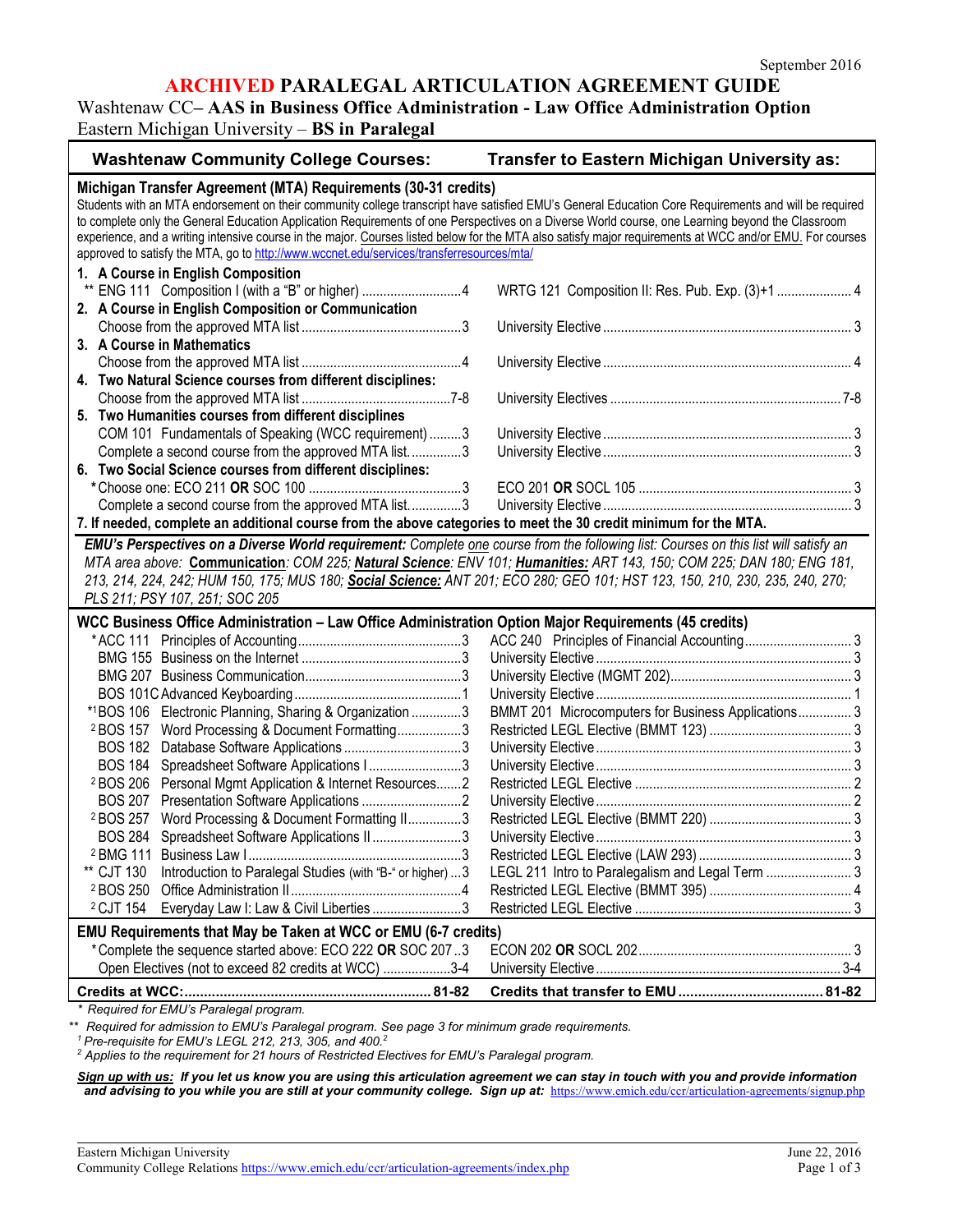# **ARCHIVED PARALEGAL ARTICULATION AGREEMENT GUIDE**

Washtenaw CC**– AAS in Business Office Administration - Law Office Administration Option** Eastern Michigan University – **BS in Paralegal**

### **Completion of the Paralegal Program**

|                                                                                      | <b>Major Requirements</b>                                                                                                                                                                                                                                                                                                                                                                                                                                                                                                                                                                                                                                                                                                                                                                                                                                                                                                                                                                                                                                        | (42-45 credits)           |             |
|--------------------------------------------------------------------------------------|------------------------------------------------------------------------------------------------------------------------------------------------------------------------------------------------------------------------------------------------------------------------------------------------------------------------------------------------------------------------------------------------------------------------------------------------------------------------------------------------------------------------------------------------------------------------------------------------------------------------------------------------------------------------------------------------------------------------------------------------------------------------------------------------------------------------------------------------------------------------------------------------------------------------------------------------------------------------------------------------------------------------------------------------------------------|---------------------------|-------------|
| <b>LEGL 305</b><br><b>LEGL 311</b><br>LEGL 404<br><b>LEGL 405</b><br><b>LEGL 406</b> | <b>Required Paralegal Courses</b><br>LEGL 212 Law Office Administration & Technology 3<br>**LEGL 304W Legal Writing, Research & Analysis I 3<br>Adv Legal Writing, Research, & Analysis II  3<br>LEGL 400 Adv Legal Writ, Research and Analysis III 3<br>Court Rules, Forms, and Drafting Contracts 3<br>Civil Litigation, Investigation & Procedure I 3<br>Civil Litigation, Investigation & Procedure II  3                                                                                                                                                                                                                                                                                                                                                                                                                                                                                                                                                                                                                                                    | $(30-33 \text{ credits})$ |             |
| <b>LEGL 213</b>                                                                      | <b>Business &amp; Information Processing Core</b><br>BMMT 396 Information & Media Administration 3<br>BMMT 496 Records Administration/Database Systems  3<br>Advanced Spreadsheet Applications 3                                                                                                                                                                                                                                                                                                                                                                                                                                                                                                                                                                                                                                                                                                                                                                                                                                                                 | (9 credits)               |             |
| <b>Restricted Electives</b>                                                          | Complete three credit hours from the following:<br>BMMT 220 Word Information Processing Operations (3)<br>BMMT 497/498/499 Independent Study (1/2/3)<br>CTAC 357 Interviewing as Communication (3)<br>IA 210 Concepts of Network/Business Technology (3)<br>LAW 293 Legal Environment of Business (3)<br>LAW 393 Law of Business Enterprises (3)<br>LAW 403 Employment Law (3)<br>LEGL 278/279/379 Special Topics (1/2/3)<br>LEGL 315 Land Transaction & Real Estate for Para (3)<br>LEGL 320 Cyber Law and Compliance (3)<br>LEGL 415 Bankruptcy Law (3)<br><sup>1</sup> LEGL 417L Legal Assistance Center Clinical Experience (3)<br>LEGL 418 Women & The Law (3)<br>LEGL 478/479 Special Topics (2-3)<br>PHIL 355W Philosophy of Law (3)<br>PLSC 301 American Legal System (3)<br>PLSC 302 Criminal Law and Politics (3)<br>PLSC 312 Constitutional Law: Institutions & Process (3)<br>PLSC 313 American Constitutional Law II (3)<br>PLSC 341 International Law (3)<br>PLSC 385 Judicial Process and Behavior (3)<br>PLSC 412W Comparative Legal Systems (3) |                           | (3 credits) |
|                                                                                      | Credits at EMU:<br>Credits that Transfer from WCC  81-82<br>Minimum Credits to Graduate:  124                                                                                                                                                                                                                                                                                                                                                                                                                                                                                                                                                                                                                                                                                                                                                                                                                                                                                                                                                                    |                           |             |

#### **Sample sequences for completing the program:**

**(Students may register concurrently at WCC & EMU)**

| <b>LEGL 311</b>                                                                    | <b>Winter Semester Start</b><br>LEGL 212 Law Office Administration & Technology3<br>LEGL 304W Legal Writing, Research and Analysis I3        | $(9 \text{ credits})$   |
|------------------------------------------------------------------------------------|----------------------------------------------------------------------------------------------------------------------------------------------|-------------------------|
| Summer<br>BMMT 396                                                                 |                                                                                                                                              | (3 credits)             |
| Fall<br><b>LEGL 213</b><br><b>LEGL 313</b><br><b>LEGL 404</b>                      | Court Rules, Forms, and Drafting Contracts 3                                                                                                 | (9 credits)             |
| Winter<br>LEGL 305                                                                 | Adv Legal Writing, Research, & Analysis II3                                                                                                  | (9 credits)             |
| Fall<br><b>LEGL 400</b><br><b>LEGL 405</b>                                         | Adv Legal Writ, Research and Analysis III 3<br>Civil Litigation, Investigation& Procedure I3                                                 | (6 credits)             |
| Winter<br>LEGL 406                                                                 | Civil Litigation, Investigation & Procedure II3                                                                                              | $(6-9 \text{ credits})$ |
|                                                                                    |                                                                                                                                              |                         |
| <b>Fall Semester Start</b><br>LEGL 213                                             | LEGL 304W Legal Writing, Research and Analysis I3                                                                                            | (9 credits)             |
| <b>LEGL 313</b><br>Winter<br><b>LEGL 212</b><br><b>LEGL 305</b><br><b>LEGL 311</b> | Law Office Administration & Technology3<br>Adv Legal Writing, Research, & Analysis II3                                                       | (12 credits)            |
| Summer<br><b>BMMT 396</b>                                                          |                                                                                                                                              | (3 credits)             |
| Fall<br>LEGL 400<br><b>LEGL 404</b><br>LEGL 405                                    | Adv Legal Writ, Research and Analysis III 3<br>Court Rules, Forms, and Drafting Contracts3<br>Civil Litigation, Investigation& Procedure I 3 | (12 credits)            |

\*\* Required for admission to EMU's Paralegal program. A grade of "C+" or higher is required for this course.<br><sup>1</sup> Satisfies EMU's "Learning beyond the Classroom" requirement.

*NOTE: Students may register concurrently at WCC and EMU while completing the program in order to take paralegal courses in the appropriate sequence and*  graduate in a timely manner. Students receiving financial aid should contact the Financial Aid Offices at WCC and EMU to ask about options for financial aid as a *concurrently registered student.*

*NOTE: If sufficient credit hours are not transferred from WCC, additional credits must be completed at EMU to satisfy the 124 credit minimum.*